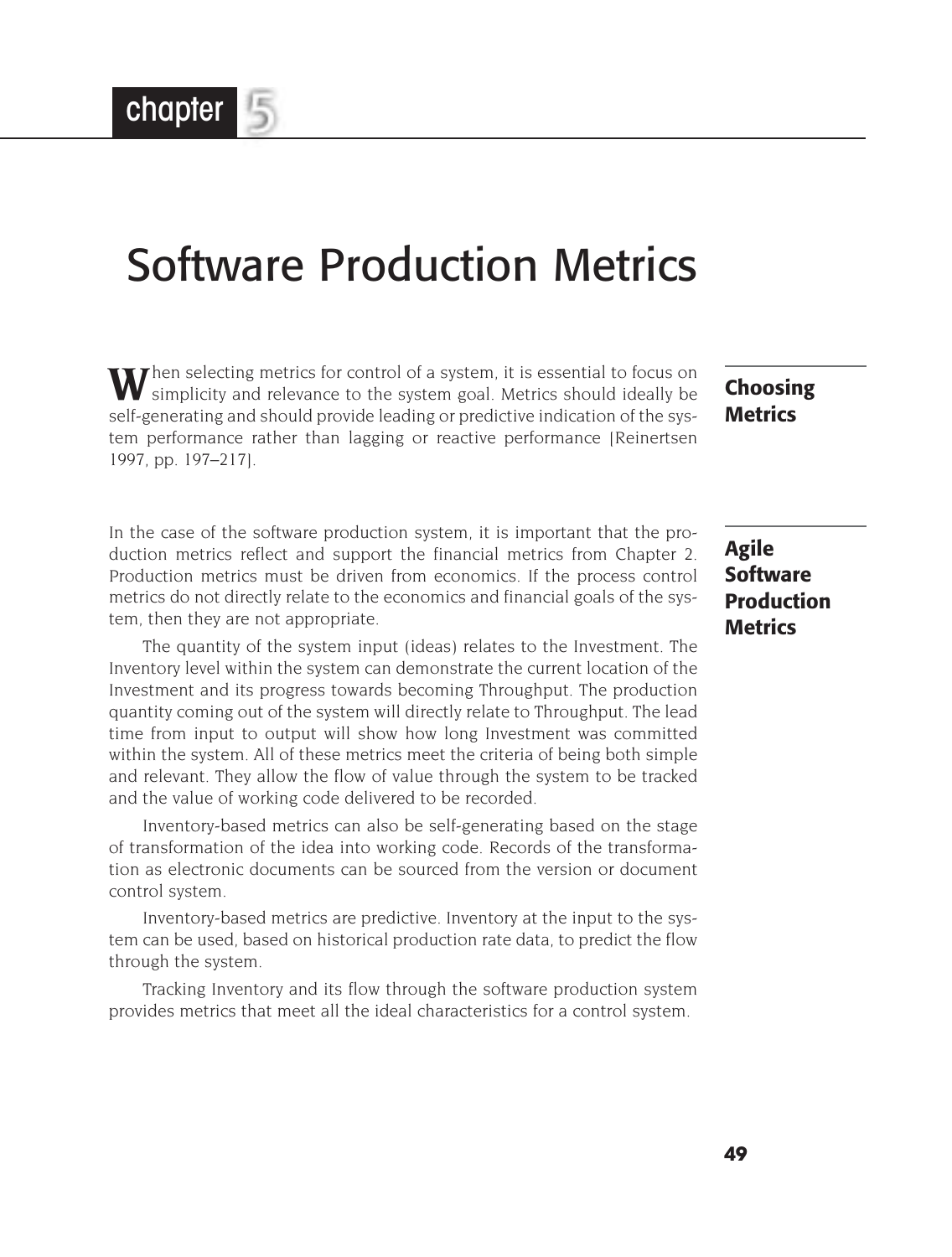## **Traditional Software Production Metrics**

Traditional methods of controlling software production systems have focused on the use of effort-based metrics. The old bell wether has been the line of code (LOC). Almost everyone in the software business will tell you that lines of code is a useless metric. The problem with LOC is that it is an effort-based metric. It is meaningless for measuring the delivery of software value, the output from the system. However, for want of a better metric, lines of code remained popular for a long time.

Another favorite metric is the level-of-effort estimate, generally an estimate in man-hours for the development of a certain piece of requested functionality. The effort expended in hours is then compared with the estimate and adjusted periodically.

Traditional software metrics relate to the Operating Expense (OE) metric from Chapter 2. Traditional software metrics are compatible and perhaps heavily influenced by traditional cost accounting methods. They are focused on cost. Focusing on managing OE is suboptimal in achieving the system goal of more profit now and in the future, with a healthy ROI. It is more important to focus on Throughput and Inventory. Hence, traditional metrics do not meet the criteria for relevance.

Nor do they meet the criteria for simplicity. Brooks [1995] and others have pointed out that the business of software production is nonlinear. As software production is a complex system with feedback loops, it exhibits nonlinear behavior, that is, the effort expended in the system to produce lines of working code is not proportional to the quantity or quality of the output from the system. Hence, tracking effort-based metrics requires the translation through an unknown nonlinear equation in order to communicate clientvalued functionality.

Effort-based metrics are not always self-generating. Every developer who has filled in a time sheet can tell you that the time sheet did not self-generate.

Effort-based metrics are not very useful as predictive indicators because of the nonlinear nature of software development and inaccuracy in estimation. The estimate is unlikely to represent the final outcome. Hence, the actual results must be gathered historically. When a developer fills a time sheet, it is an historical record rather than a predictive estimate. Hence, time sheets and effort recoding are lagging indicators.

Traditional software development metrics of lines of code written or time expended do not meet any of the ideal characteristics for system control metrics.

Agile Management for Software **Engineering 50**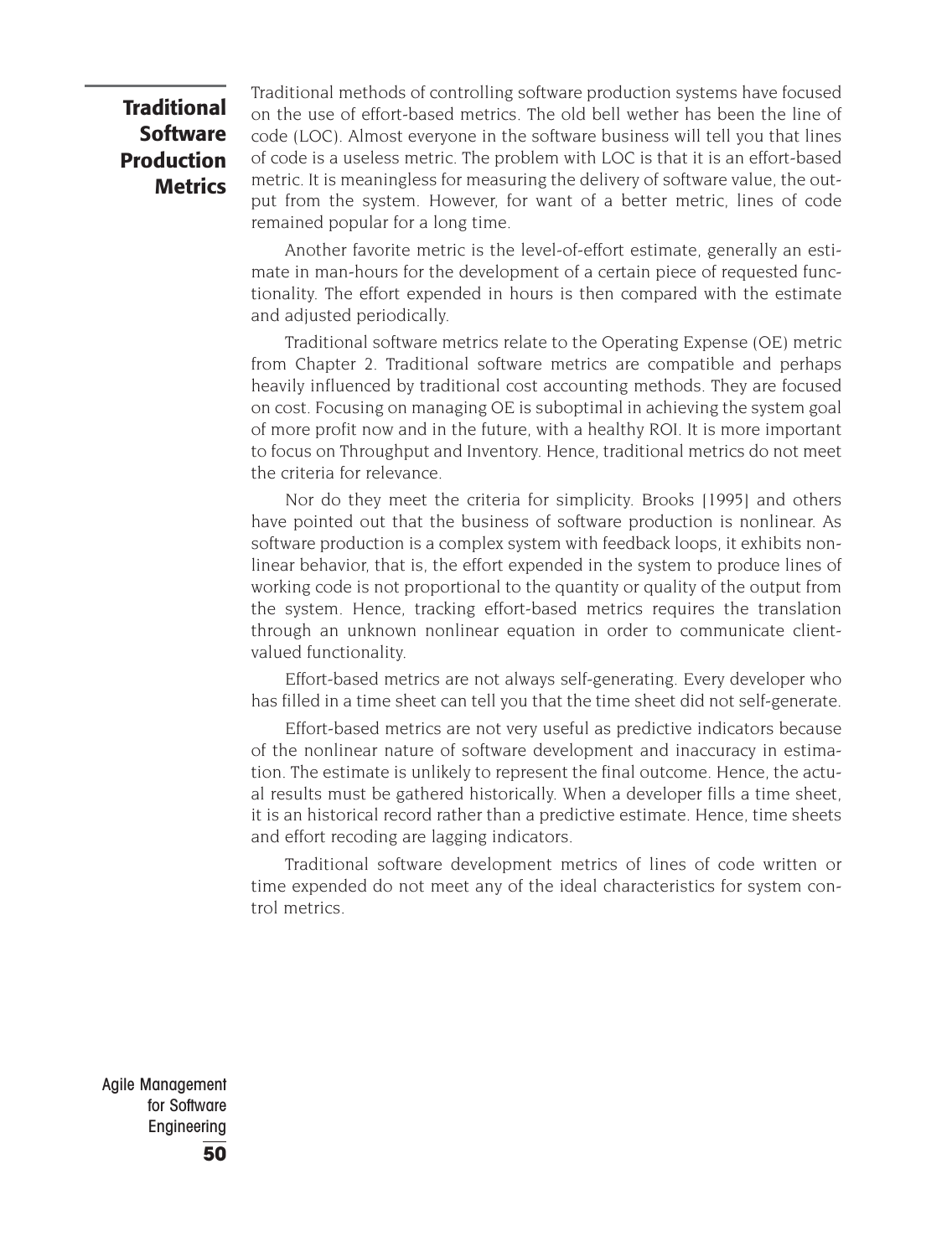The Inventory in the system of software production must be measured through measures of client-valued functionality. The client of the clientvalued functionality is the business owner, or customer, who is paying for the software. The ideas captured as functional requirements or a marketing feature list represent the raw material for the software production system. Requirements represent the ideas being transformed into executable code. These are often referred to as the functional requirements.

**Measuring Inventory in the Software Production System**

## Nonfunctional Requirements and Inventory

Are nonfunctional or architectural requirements, for example, performance characteristics, of interest, and should they be tracked?

Nonfunctional requirements should be defined with a minimum requirement. This minimum requirement represents the level below which the functional requirements are not viable in the market. In other words, the functional requirements have no Throughput value unless a minimum level of nonfunctional specification is met. Hence, the base level of nonfunctional requirements does not require individual tracking. If the base level of performance cannot be met, the functional requirement would not be considered as delivered or complete. As functional requirements are being tracked, it is inferred that base level nonfunctional requirements are being tracked along with them.

It is therefore vital to skillfully manage the development of nonfunctional requirements. Excess work on nonfunctional requirements will increase OE, increase lead time, and decrease T.

However, there are preferred levels of nonfunctional performance that could be considered market differentiating, and these have a Throughput value. As they have a Throughput value and extra effort must be undertaken to achieve the additional performance, they should be tracked as Inventory through the system. The idea for the market differentiating performance is the input to the system, and working code that delivers the performance is the output. Architectural features for these ideas should be created and tracked as Inventory in the system.

## Software Production Is Development Rather Than Research

There may be product or service concepts that are exceptionally new and are dominated by nonfunctional requirements, for example, on-demand, interactive video streaming broadcast over the Internet. Such projects are probably more rightly classified as research activity and should not be tracked with a management system such as the one described. This system of management is intended for development projects that are mostly infomatic in nature and can be thought of as software production rather than algorithmic research.

### Tasks Are Not Inventory

Tasks represent effort that must be expended. They are essentially an internal organization of activity in the software production system. Tasks are Software Production **Metrics 51**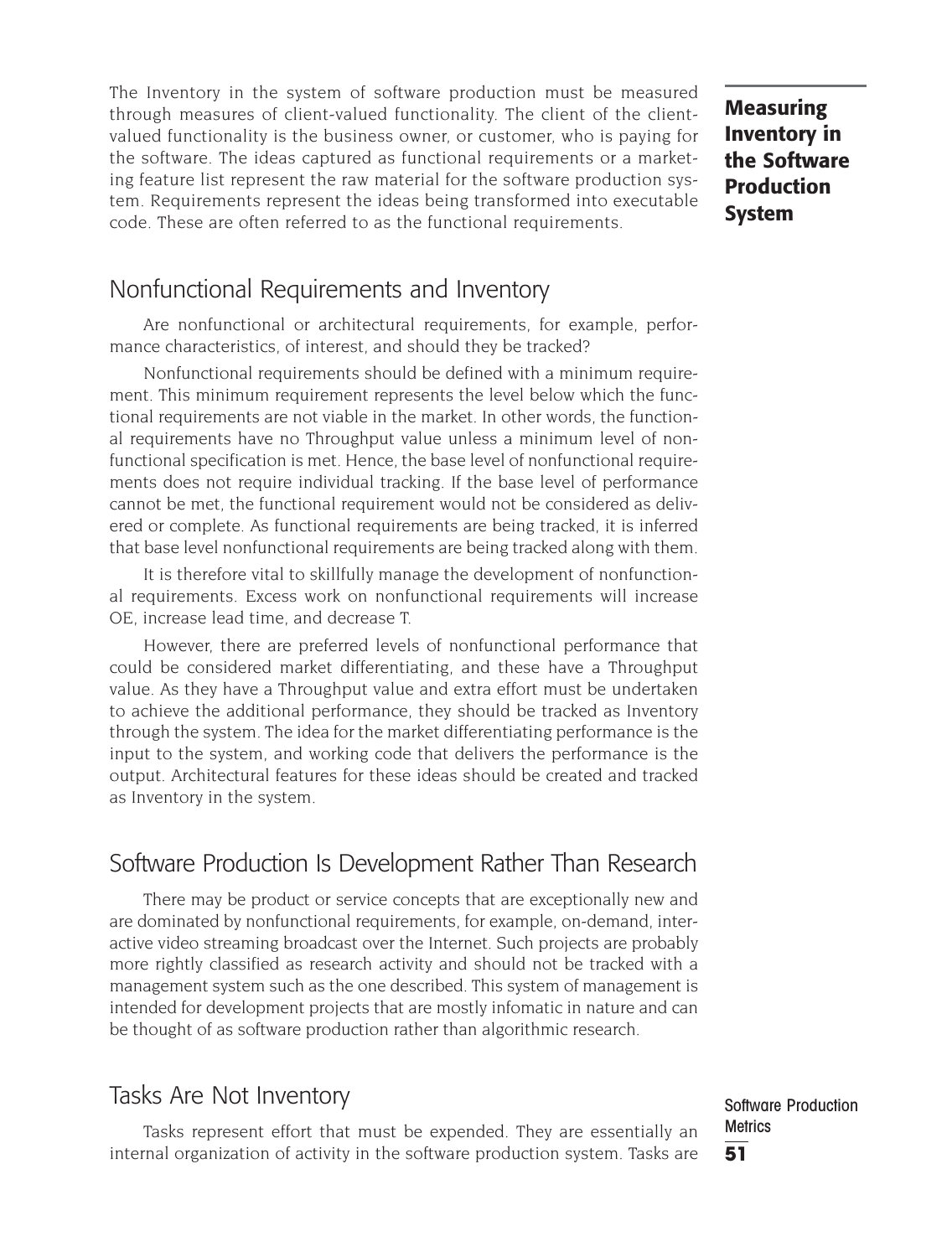not a system input and hence do not represent Inventory. Tasks are actions performed inside the system to move input through the system and generate output. A task list might be an essential project management tool, but it is of no interest to the client. It does not help the customer for the output of the system assess how much value has been delivered. The client does not value a task such as, "Assess the use of the Vitria<sup>™</sup> message bus for loosely coupled asynchronous messaging of distributed components." There is no direct correlation between development system tasks and delivery of value. Tasks are interesting only to the internal system. They do not represent the Inventory in the system or the output from the system.

#### **Expressions of Inventory**

Inventory can be expressed in different ways depending on the software engineering lifecycle method being used. This will be examined in depth in Section 2. In general, a unit of inventory is an idea for a client-valued function described in a format suitable for use by software developers. In UDP, a unit of inventory is a Use Case. In Extreme Programming, it is a Story Point. In FDD, it is a Feature from the Feature List. In traditional SDLC structured methods, the Function Point is the unit of inventory.

### **Measuring Production Quantity**

Chapter 2 established that Throughput is the most important metric. Production Quantity is the output from the system of production that directly relates to the financial metrics of Throughput. Hence, the production system must track Production Quantity—the output of client-valued functions as working code. In Figure 5–1 production Quantity (Q) is generated by the system of software production from units of Inventory (V) at a rate (R).

Because the system of software production is treated as a continuous process producing a stream of software, it is more interesting to monitor the derivative of Q, the Production Rate (R). R is the quantity of functional requirements, expressed in the same units as the Inventory (V) delivered out of the system in a given period of time.

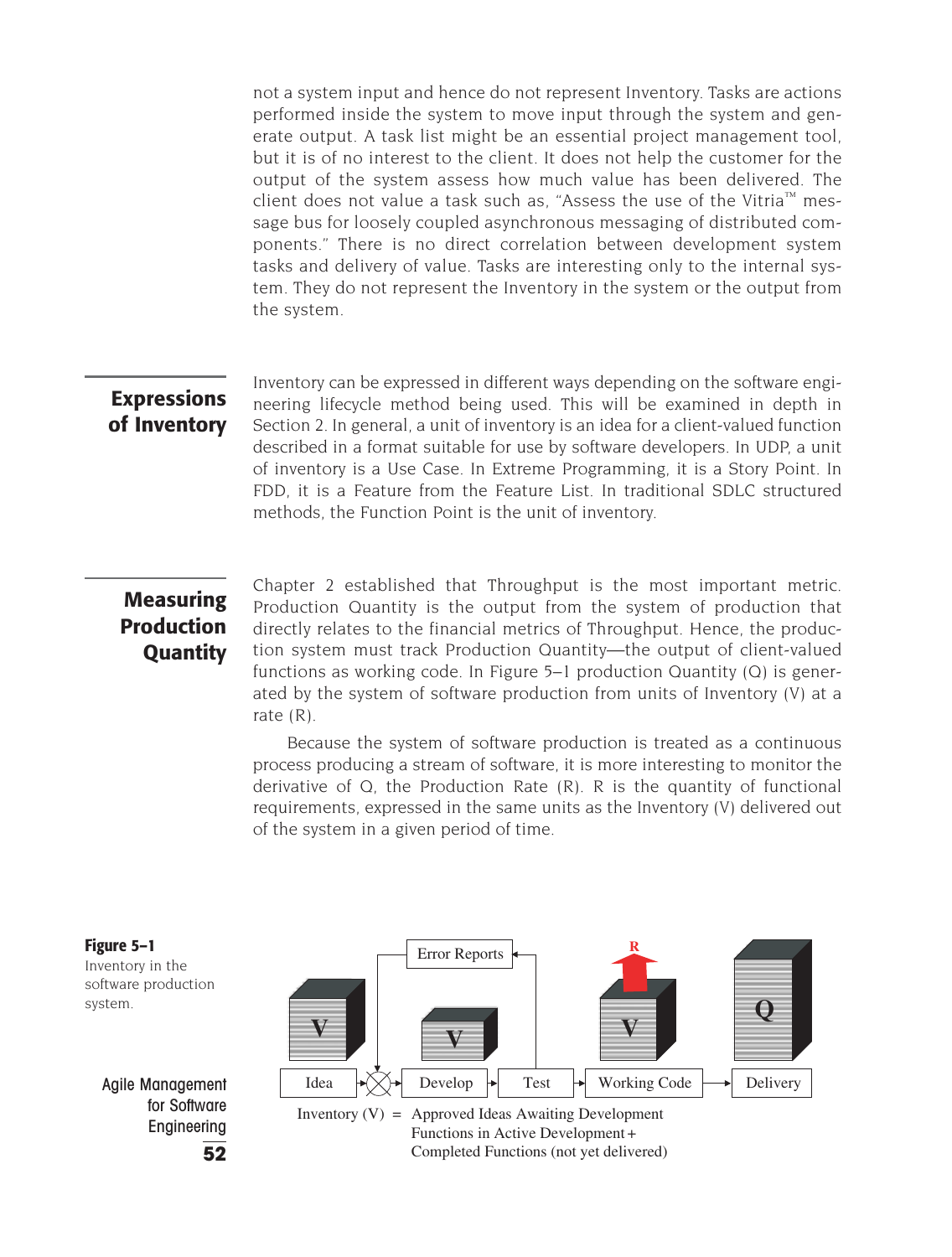# Tracking Inventory with a Cumulative Flow Diagram

The inventory throughout the system can be conveniently tracked using a cumulative flow diagram<sup>1</sup>—a technique borrowed from Lean Production.

In Figure 5–2, the height between the deployment line and the requirements line displays the total inventory in the system. Different software development methods produce different patterns of cumulative flow. The pattern could be thought of as a method signature. Cumulative flow method signatures for each type of software development method will be discussed in Section 2. The pattern shown in Figure 5–2 represents a very Agile process with new material being fed into the system each week and little more than a week of inventory queuing at each step in the system.

There is a derivative measure of Inventory (V) which is important to calculations of OE—Lead Time (LT). Lead Time measures the length of time that Inventory stays in the system. Lead Time is how long it takes a unit of V to pass through the system from input to output. This is sometimes known as cycle time or queue time plus service time.



#### **Figure 5–2**

Cumulative flow of system inventory.

#### **Lead Time**

Software Production **Metrics 53**

<sup>&</sup>lt;sup>1</sup>Donald Reinertsen introduced the idea of using cumulative flow diagrams for design activities in *Managing the Design Factory,* p. 50.